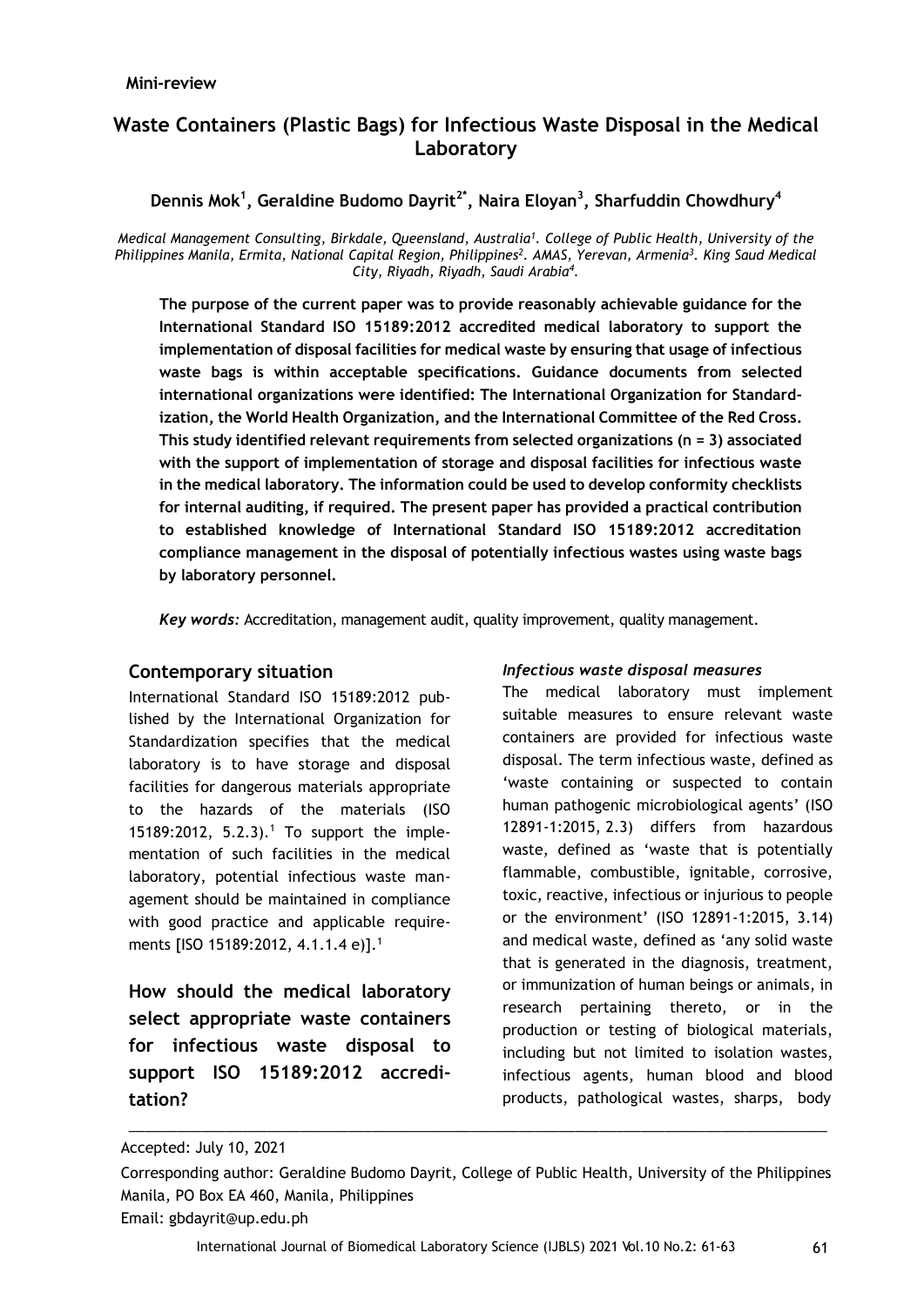parts, contaminated bedding, surgical wastes and potentially contaminated laboratory wastes and dialysis wastes' ISO 16304:2018,  $3.5$ ).<sup>2,3</sup> The medical laboratory should use specified leak proof containers to support the waste management implementation.

## *Relevant good practice guidance*

Clause 4 (Management requirements) of ISO 15189:2012 and Clause 5 (Technical requirements) of ISO 15189:2012 do not provide any conformance requirements in relation to waste container physical specification, it is good practice for the medical laboratory to establish relevant infectious waste disposal practices that are in alignment with the following guidance documents from the selected international organizations: the International Organization for Standardization,<sup>1</sup> the World Health Organization, and the International Committee of the Red Cross.

International Standard ISO 15190:2020 published by the International Organization for Standardization provides general waste disposal information to address disposal requirements.<sup>4</sup> More specifically, information relating to general precautionary waste disposal measures for hazardous waste is provided (ISO 15190:2020, 17.3) and proper labelling of hazards must be maintained to ensure safety for all laboratory personnel (ISO 15190:2020, 18 i).<sup>4</sup>

**Table 1. Biological risks, biological hazard and biohazard symbols.** The symbol ISO 7000-0659 (2004-01) is the biological risks symbol that should be used to label the waste bags. The other two symbols should not be used.



Further information can be sought from the World Health Organization. The World Health Organization provides recommendations for waste containers, including single use sharps containers and bags. The bags should be identified with a color codification scheme to support the waste segregation system. For highly infectious waste, the bag should be in yellow, marked with the symbol ISO 7000-0659 (2004-01) from International Standard ISO 7000:2019 published by the International Organization for Standardization together with supplementary safety information 'HIGHLY INFECTIOUS'; for other infectious, pathological and anatomical waste, the bag should be in yellow and marked with the symbol ISO 7000- 0659 (2004-01).5,6

It is important to note that there are two similar symbols which should not be used for marking bags. The symbol ISO 7010-W009 (2011-05) from International Standard ISO 7010:2019 prepared by the International Organization for Standardization differs from the symbol ISO 7000-0659 (2004-01) and should not be used.<sup>7</sup> Another way to ensure the symbol is the recommended one is to check that it is accepted by the universal coded character set (UCS) code, as specified in International Standard ISO/IEC 10646:2017 published by the International Organization for Standardization.<sup>8</sup> The equivalent pictogram (UCS coded character point: 2623; Associated character name: Biohazard sign) could be used if required (ISO/IEC 10646:2017, 33.5).<sup>8</sup> Another biohazard symbol that is fluorescent orange red is also available for marking. $9$  However, the symbol is not affiliated with the International Organization for Standardization and should not be used. In addition, the bags should be sturdy, leak proof and chlorine free.<sup>6</sup> The bag thickness should conform to 70 µm [when measured in accordance with Clause 8 (Procedure) of ISO 7765-1:1988].6,10

The International Committee of the Red Cross also recommends a similar color codification scheme based on the World Health Organization scheme to support the waste segregation system and the bag thickness of 70 µm (when measured in accordance with Clause 8 of ISO 7765-1:1988) is also recommended to support the waste segregation system.<sup>11</sup>